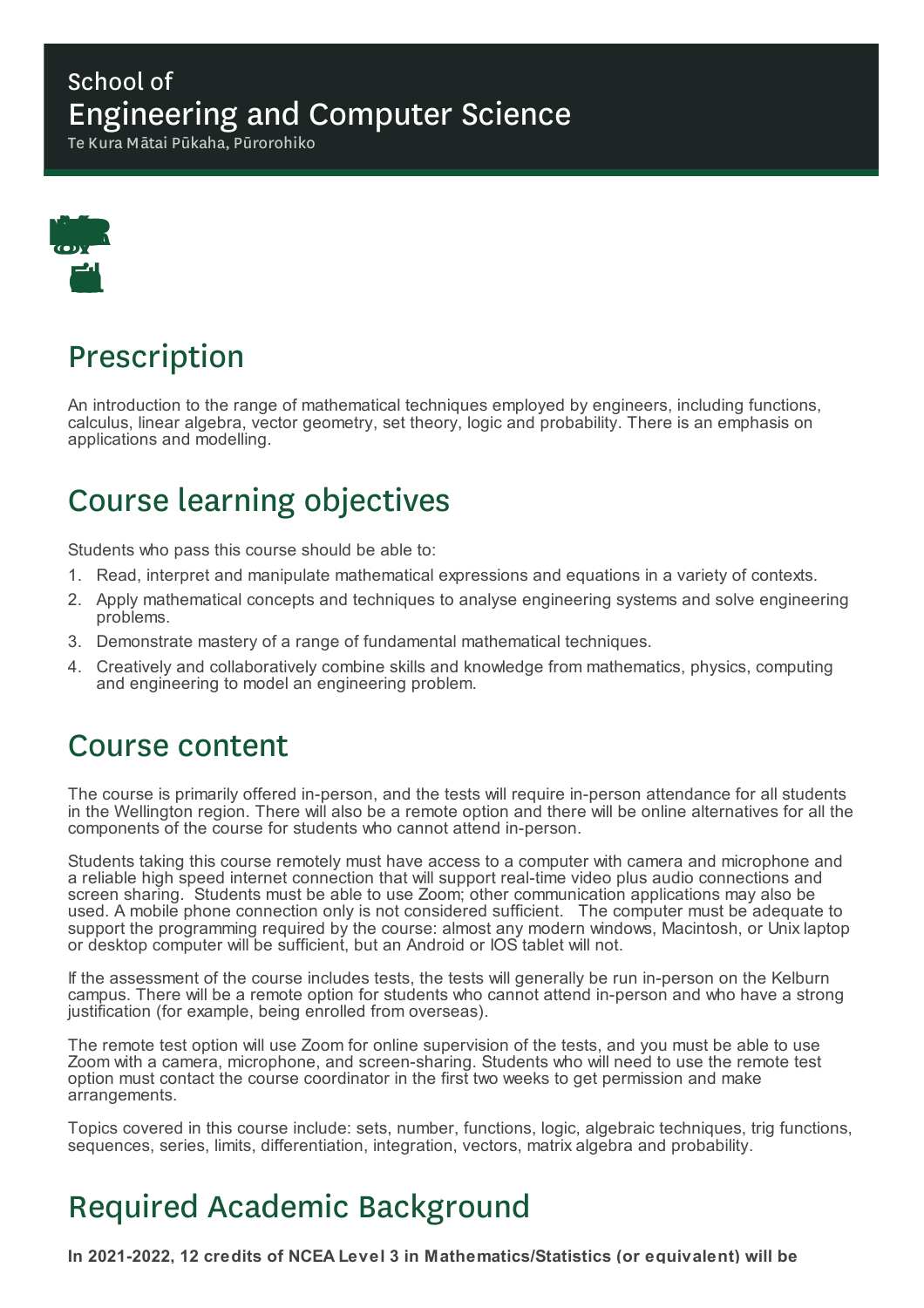**In 2021-2022, 12 credits of NCEA Level 3 in Mathematics/Statistics (or equivalent) will be accepted for entry, due to disruptions to teaching, learning and assessment caused by COVID-19.**

## Withdrawal from Course

Withdrawal dates and process: https://www.wgtn.ac.nz/students/study/course-additions-withdrawals

#### Lecturers

#### Dr Steven Archer (Coordinator)

steven.archer@vuw.ac.nz 04 886 4493 CO 547 Cotton Building (All Blocks), Gate 7, Kelburn Parade, Kelburn

## Dr Howard Lukefahr

howard.lukefahr@vuw.ac.nz 04 886 5630 CO 341 Cotton Building (All Blocks), Gate 7, Kelburn Parade, Kelburn

### Dr Tanya Gvozdeva

tanya.gvozdeva@vuw.ac.nz CO 362 Cotton Building (All Blocks), Gate 7, Kelburn Parade, Kelburn

# Teaching Format

Four lectures, one tutorial, and one two-hour lab most weeks. Lectures are recorded to video and available to students through BlackBoard.

## Student feedback

Feedback from previous students is available at http://www.cad.vuw.ac.nz/feedback/feedback\_display.php

## Dates (trimester, teaching & break dates)

- Teaching: 28 February 2022 03 June 2022  $\blacksquare$
- Break: 11 April 2022 24 April 2022  $\blacksquare$
- Study period: 06 June 2022 09 June 2022
- Exam period: 10 June 2022 25 June 2022  $\blacksquare$

## Class Times and Room Numbers

#### **28 February 2022 - 10 April 2022**

- **Monday** 15:10 16:00 MT228, Student Union, Kelburn
- **Wednesday** 13:10 14:00 MT228, Student Union, Kelburn É
- **Thursday** 15:10 16:00 MT228, Student Union, Kelburn  $\blacksquare$
- **Friday** 15:10 16:00 MT228, Student Union, Kelburn  $\blacksquare$
- **25 April 2022 - 05 June 2022**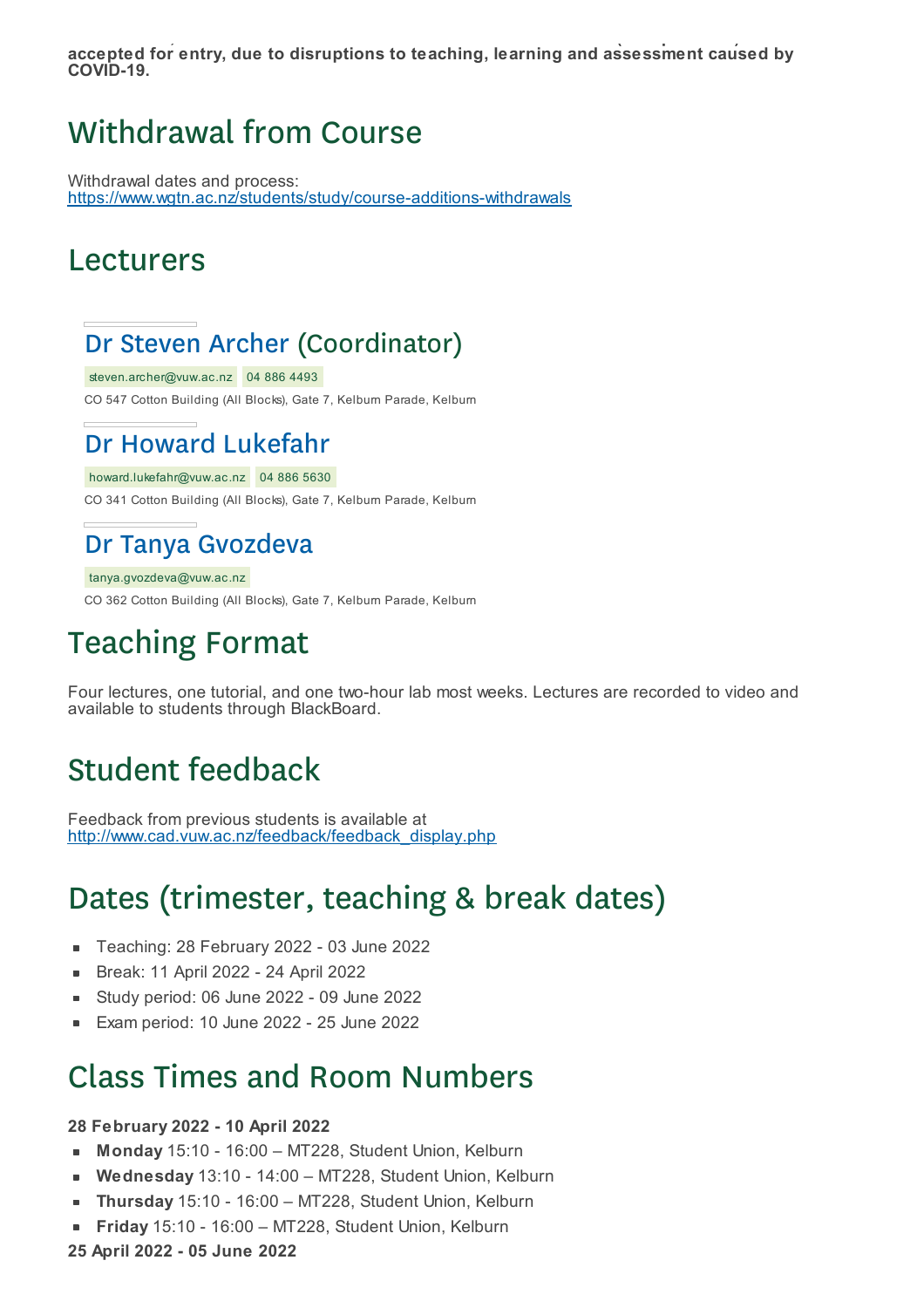- **Monday** 15:10 16:00 MT228, Student Union, Kelburn
- **Wednesday** 13:10 14:00 MT228, Student Union, Kelburn ×
- **Thursday** 15:10 16:00 MT228, Student Union, Kelburn É
- **Friday** 15:10 16:00 MT228, Student Union, Kelburn

## Other Classes

A two-hour lab each week, for eight of the weeks available.

One hour tutorial each week

## Set Texts and Recommended Readings

#### Required

There is no set text for this course. Detailed typeset lecture notes are made available online in the Home Pages.

#### Recommended

There is no set text for this course, but we follow Croft et al, the recommended text, very closely. It is also the text for ENGR 122, and can be purchased from Vic Books. Stroud's book is also recommended if students want to read further.

- *Engineering Mathematics: a Foundation for Electronic, Electrical, Communications and Systems Engineers*, 4th edition or later, by Anthony Croft, Robert Davison, Martin Hargreaves and James Flint, Pearson, 2012 or later.
- *Engineering Mathematics*, by K.A. Stroud, with Dexter J. Booth. Palgrave MacMillan, London.

## Mandatory Course Requirements

There are no mandatory course requirements for this course.

*If you believe that exceptional circumstances may prevent you from meeting the mandatory course requirements, contact the Course Coordinator for advice as soon as possible.*

## Assessment

This course is assessed through a combination of assignments, tests and lab reports. In order to gain maximum marks, it is highly recommended students attempt all assessments.

This assessment information is subject to change for 2022.

| Assessment Item | Due Date or Test Date | CLO(s)       | Percentage |
|-----------------|-----------------------|--------------|------------|
| Assignments     | Most Weeks            | CLO: 1,2,3,4 | 25%        |
| Lab Reports     | See website           | CLO: 1,2,3,4 | 25%        |
| Tests $(2)$     | See website           | CLO: 1,2,3,4 | 50%        |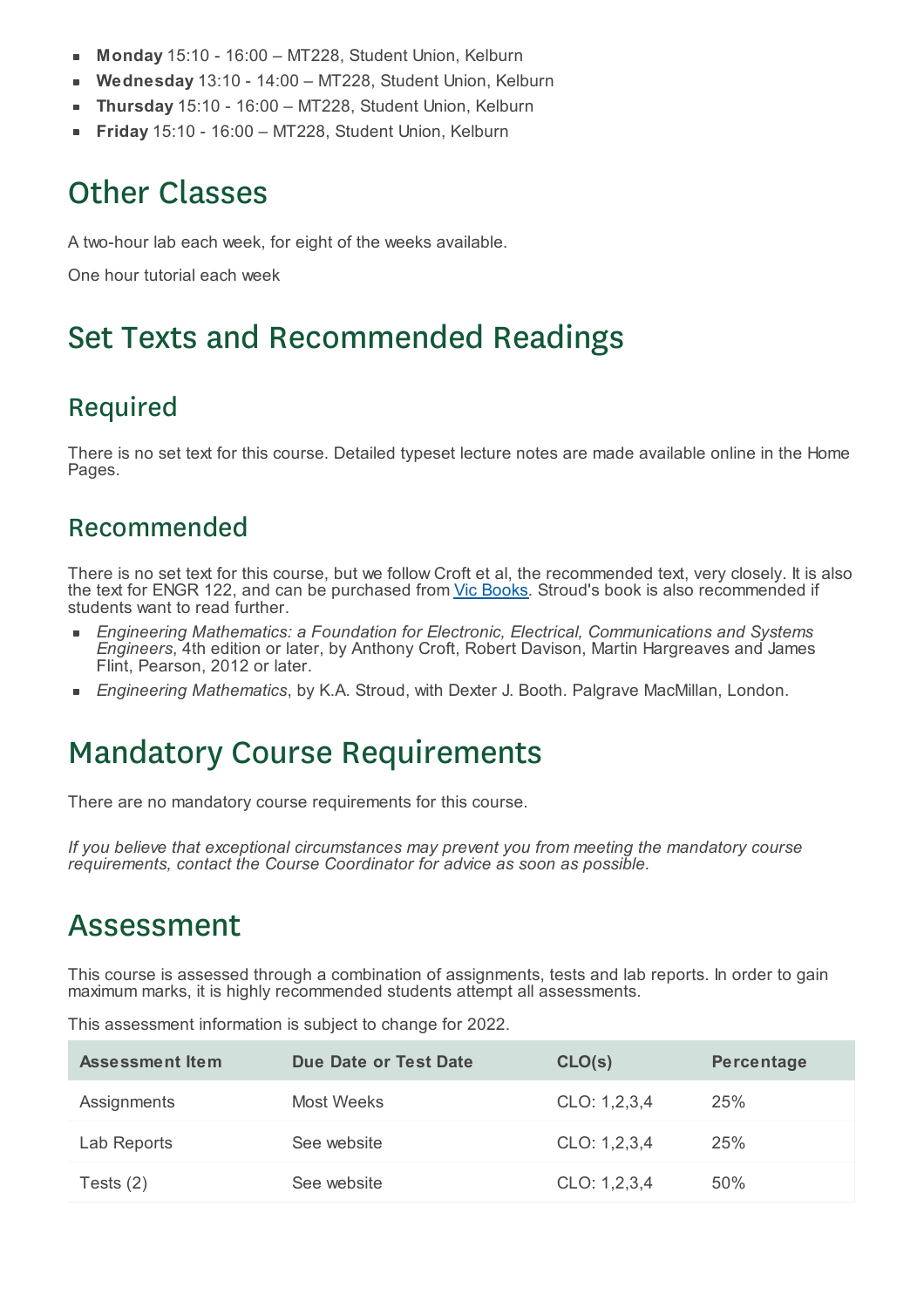### **Penalties**

Late assignments will not be marked. You can miss up to two (out of eight) assignments without losing any credit.

Late lab reports will result in lost marks, 10% loss for each day up to five days late. Later reports will not be marked.

Any plagiarism is likely to result in zero marks for both parties.

## Extensions

Extensions are not given for assignments or labs. Late assignments will not be marked. Lab reports that are more than five days late are not marked.

## Submission & Return

All lab reports and assignments are submitted through the ECS online system, accessed through the ENGR 121 home pages.

Lab,asssignment and test results are posted on the ECS online system. Feedback on lab reports and assignments are provided through the course Home page.

## Marking Criteria

All assignments have the same value and will be marked fully. You will be provided with a marking schedule which you should check against your marked work.

# **Workload**

In order to maintain satisfactory progress in ENGR 121, plan to spend about eleven hours a week during lecture times. One breakdown of this would be four hours in lectures, two hours in labs, one hour in a tutorial, two hours writing reports and assignments, and two hours reading and reviewing notes and tuts.

# Teaching Plan

# Communication of Additional Information

The course homepages on the web are the primary source of additional information. There will be links to these from Blackboard and from ECS and SMS course list web pages. Lectures will be recorded to video, available from the next day through Blackboard.

# Links to General Course Information

- Academic Integrity and Plagiarism: https://www.wgtn.ac.nz/students/study/exams/integrity-plagiarism  $\blacksquare$
- Academic Progress: https://www.wgtn.ac.nz/students/study/progress/academic-progess (including  $\blacksquare$ restrictions and non-engagement)
- Dates and deadlines: https://www.wgtn.ac.nz/students/study/dates
- Grades: https://www.wgtn.ac.nz/students/study/progress/grades  $\blacksquare$
- Special passes: Refer to the Assessment Handbook, at https://www.wgtn.ac.nz/documents/policy/staff-policy/assessment-handbook.pdf
- Statutes and policies, e.g. Student Conduct Statute: